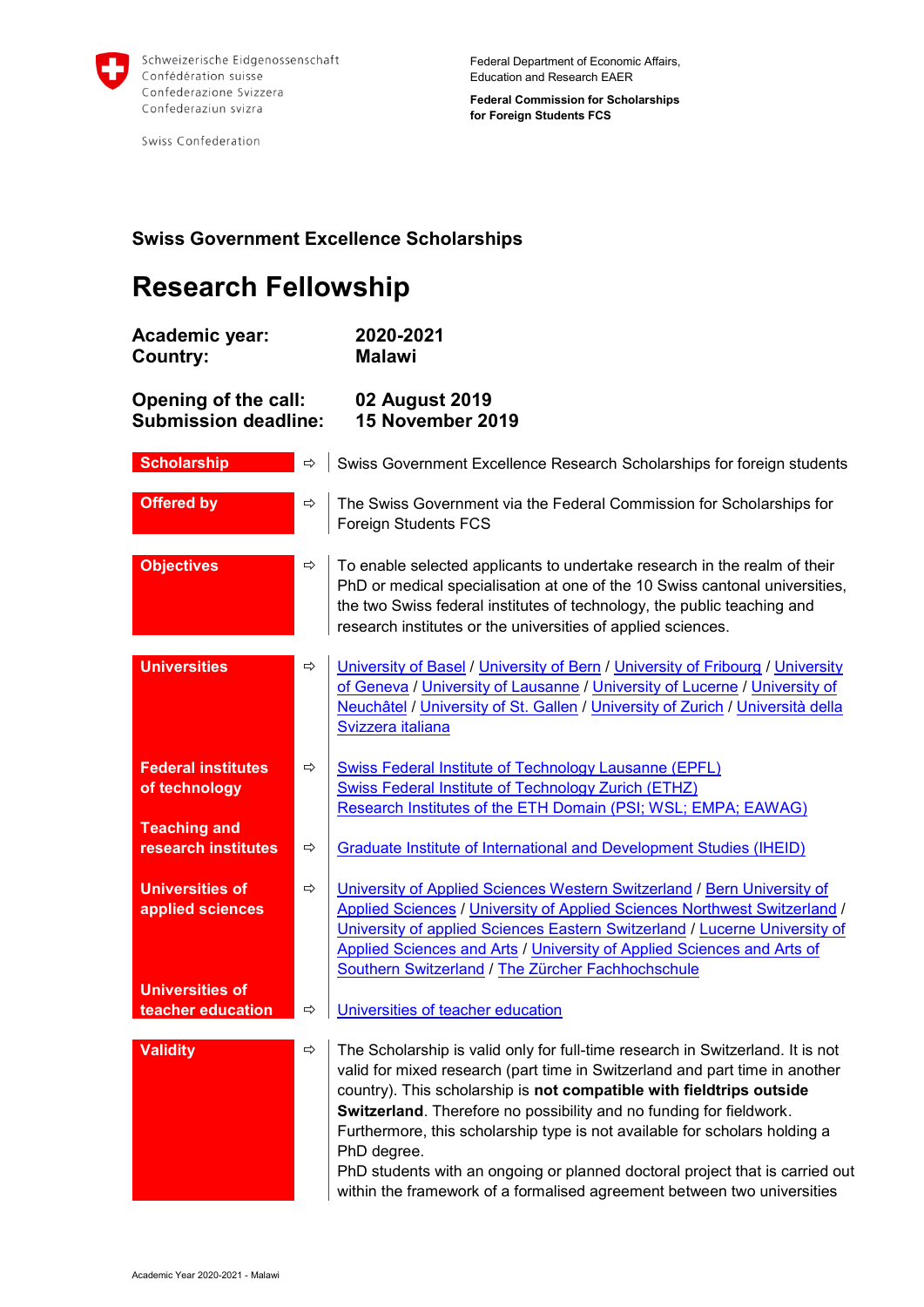("cotutelle de thèse" cooperation between a Swiss and a foreign university) and under the joint direction of two supervisors **are eligible for a 12 month research fellowship only**.

| <b>Target group</b> | $\Rightarrow$ | Highly qualified postgraduate researchers from all academic fields as well<br>as young medical doctors.                                                                                                                              |
|---------------------|---------------|--------------------------------------------------------------------------------------------------------------------------------------------------------------------------------------------------------------------------------------|
| <b>Duration</b>     | ⇨             | 12 months maximum (starting in September); no prolongation possible. The<br>research fellowship cannot be upgraded into a prolongable PhD<br>scholarship.                                                                            |
|                     | ⇨             | Grant applications for stays lasting less than 9 months will not be treated as<br>a priority. Grant applications for stays lasting less than 6 months will be<br>rejected.                                                           |
| <b>Amount and</b>   | ⇨             | The scholarship amounts to a monthly payment of CHF 1,920.                                                                                                                                                                           |
| additional          | ⇨             | For non-EU and non-EFTA grantees only: the FCS pays mandatory Swiss                                                                                                                                                                  |
| allowances          |               | health insurance.                                                                                                                                                                                                                    |
|                     | ⇨             | There are no family allowances.                                                                                                                                                                                                      |
|                     | ⇨             | Scholarship holders from non-EU and non-EFTA countries receive a flight<br>allowance (lump sum) for a ticket back to their country of origin (provided at                                                                            |
|                     | ⇨             | the end of the scholarship).<br>Special CHF 300 housing allowance (paid once at the beginning of the                                                                                                                                 |
|                     |               | scholarship).                                                                                                                                                                                                                        |
|                     | ⇨             | One-year half-fare public transportation card.                                                                                                                                                                                       |
|                     | ⇨             | Support services and various trips, dinners and sightseeing tours organised                                                                                                                                                          |
|                     |               | for Swiss Government Excellence Scholarship holders.                                                                                                                                                                                 |
| <b>Eligibility</b>  | ⇨             | Master's degree or equivalent university degree achieved before 31 July                                                                                                                                                              |
| criteria and        |               | 2020 (degree certificate) recognised by the Swiss university. As a proof, the                                                                                                                                                        |
| specific conditions |               | degree has to be submitted to the Federal Commission for Scholarships                                                                                                                                                                |
|                     |               | before the start of the scholarship.                                                                                                                                                                                                 |
|                     | ⇨             | Applicants must be born after 31 December 1984.                                                                                                                                                                                      |
|                     | ⇨             | Applicants who have been in Switzerland since more than one year at the                                                                                                                                                              |
|                     |               | beginning of the scholarship in September are not eligible.                                                                                                                                                                          |
|                     | ⇨             | Applicants must provide a letter from an academic host professor (including<br>her/his short CV) at the chosen Swiss university confirming why she/he is<br>willing to supervise and support the research. Without such support, the |
|                     |               | application will be rejected.                                                                                                                                                                                                        |
|                     | ⇨             | Applicants must have a research proposal including a timeframe. This is the<br>centrepiece of the application. The applicant must devote all required                                                                                |
|                     |               | attention to it.                                                                                                                                                                                                                     |
|                     | ⇨             | Applicants must be in command of the necessary language skills required                                                                                                                                                              |
|                     | $\Rightarrow$ | for the research/studies.<br>Applicants who have already benefited from a Swiss Government                                                                                                                                           |
|                     |               | Excellence Scholarship are not eligible to apply for a second scholarship.                                                                                                                                                           |
|                     | ⇨             | Scholarship holders are expected to move to Switzerland during their grant                                                                                                                                                           |
|                     |               | period.                                                                                                                                                                                                                              |
| <b>Selection</b>    |               |                                                                                                                                                                                                                                      |
| criteria            | ⇨             | The following aspects and selection criteria are primarily considered:<br>The candidate: academic profile, research capacity and motivation.                                                                                         |
|                     | ⇨             | The research project: originality and methodological soundness.                                                                                                                                                                      |
|                     |               | The academic context: quality and context of supervision and potential for                                                                                                                                                           |
|                     | $\Rightarrow$ | future academic cooperation.                                                                                                                                                                                                         |
|                     |               |                                                                                                                                                                                                                                      |